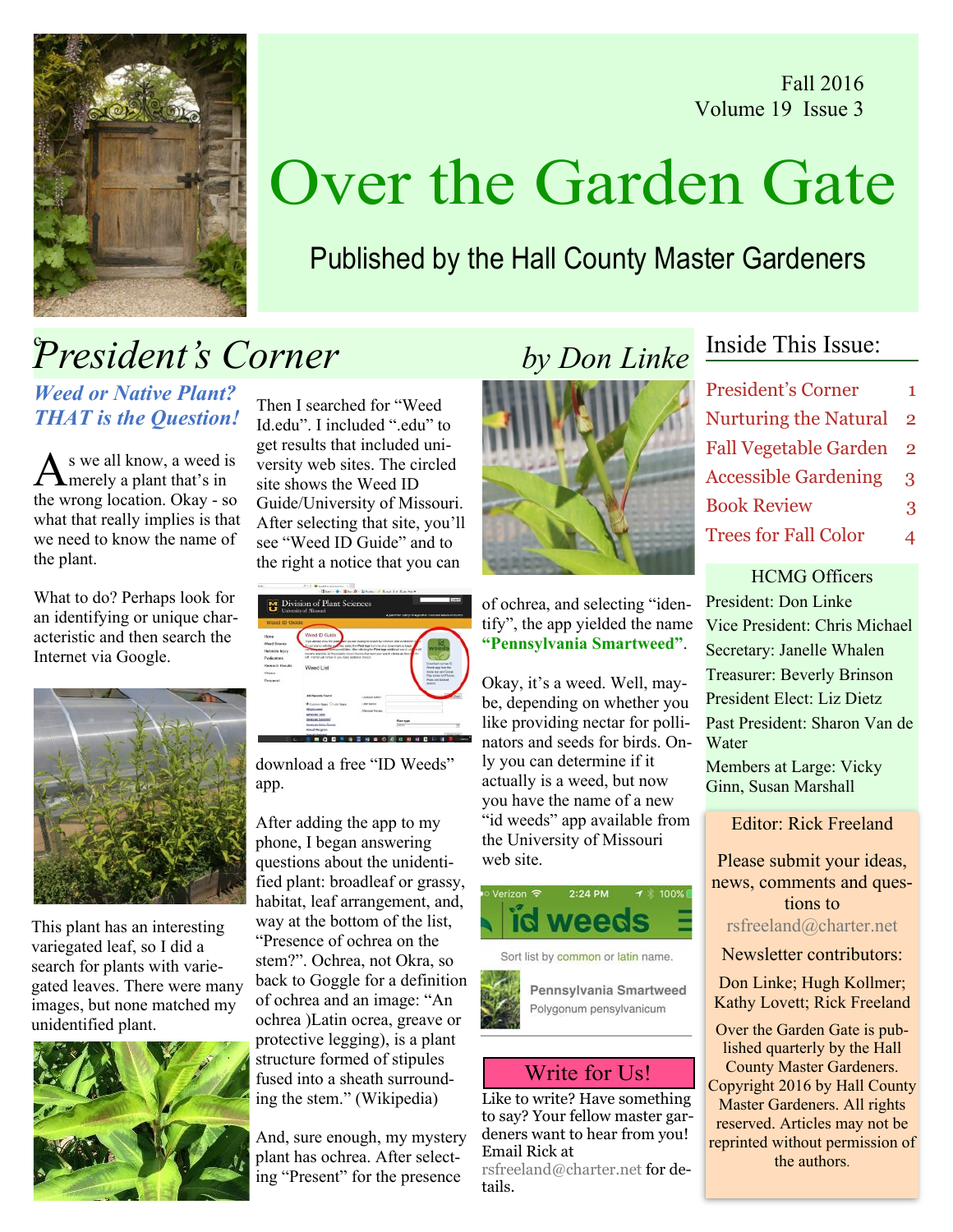### Nurturing the Natural/Growing Gardeners by Kathy Lovett

"If a child is to keep alive his inborn sense of wonder, he needs the companionship of at least one adult who can share it, rediscovering with him the joy, excitement and mystery of the world we live in."

Those words by Rachel Carson<br>in her book Silent Spring were the inspiration for an exciting recent conference in Gainesville.

An event for anyone influencing the life of a child came to life on Friday and Saturday, September 9 and 10, at Gardens on Green and in next-door classrooms at the Hall County Education Building and at First Baptist Church. Sponsored by Hall County Master flies and other incredible insects. Gardeners and the Hall County School District, the conference "Nurturing the Natural / Growing Gardeners" was attended by slightly more than one hundred people. Those included about fifty local teachers and school administrators, community leaders, interested parents and leaders from several counties, and Governor Nathan Deal and Georgia's First Lady, Sandra Deal. Hall County Schools Superintendent

Will Schofield extended a welcome to everyone, conveying his personal support for teaching children to know and grow what we eat and for providing natural experiences.

Keynote speaker Robin Moore, director of the Natural Learning Initiative at NC State, cited multiple studies showing the positive effects when children learn with, through, and about nature. Attendees at the conference had opportunities for many hands-on nature experiences themselves through the five sets of break-out sessions offered. Topics ranged from vegetable gardening and food on my plate to a walk in the woods to butter-All of these were designed to instruct, inspire, and inform participants relative to specific activities for children.

One of these was "Building Fairy Houses," a class conducted by Betsy Williams, a creative thinker The idea for the conference was from Massachusetts who hosted the first "Fairy Festival" in the U. S. in 1988. Another class presented by one of the speakers was "Gardening by the Book – Plants

Kids Love." In it Jane L. Taylor shared ways to bring alive books by authors such as Roald Dahl and Beatrix Potter in the garden. Jane, who now lives in Maine, is the founding curator of the first public children's garden in the country—the 4-H Garden at Michigan State University.

Hall County Master Gardeners Dave Rusk, Linda Sloyer, Robbie McCormac, Rose Barton, Carol Sowers, Patti Lewis, Karen Bird, Dr. Danny Askew, Lee Lovett, Andrew Linker, and Hall County Master Gardener Coordinator Robin Friedman were among other session presenters that included several local educators. Much gratitude goes to them and to the committee members whose commitment made the conference a huge success: Sarah Galshack, Mindy Wade, Patti Lewis, Sandra Edwards, Bobbett Holloway, Lee Lovett, Robin Friedman, and retired teacher Kathy Head.

born last summer when health issues prevented our attending the National Youth/Children Garden Symposium sponsored by the American Horticulture Society.

Unable to do much physically while taking chemo, I thought: Why not plan such an event here in Gainesville? Thus, it happened.

It is my hope that in some form a similar event will happen again in Georgia. It is imperative that we teach children to know and grow what we eat. Physical well-being sits at the top of the reasons why. It is imperative that we guide children in a connection with our natural world. Multiple studies show the multiple benefits—emotionally and physically, as well as in academic performance. It is imperative that we teach children to love our natural world. Thus, they will take care of it. Though we have made such advances industrially and technologically, children need to understand that it is the natural world that sustains us.

#### "The flowers of tomorrow are in the seeds of today."

 May we continue planting seeds in the lives of children.

suspended and draped over your bed will discourage browsing.

### What the Heck?

#### Coir

Coir is the short fibre of a coconut husk, which is used as a substitute for peat to amend heavy soils and in potting mixes. It's not as acidic as peat, and is similarly low in nutrients. Coir holds moisture well, wets more easily than peat, drains well, decomposes more slowly, and compresses less than peat. Source: Oregon St. University Extension

## A Fall Vegetable Garden by Hugo Kollmer

Many gardeners consider fall, with its cooler weather and vibrant colors, their favorite season of the year. Moderate weather count backwards. also provides opportunities for creating a new crop of cool season vegetables.

A successful fall vegetable crop is largely dependent on proper preparation and careful timing. Begin by removing and disposing of any existing unwanted vegetation. Till the soil only if it is compacted. Where seed is to be sown, cultivate only deep enough to provide conditions suited for germination. If you do not have a current soil test report, do not add lime, and fertilize sparingly. To determine when to seed, first estimate the date of the first killing frost. Then, using information on the seed packet or a

Seed/Harvest chart, ascertain the total days required for germination plus the days to harvest and

Georgia Fall Frost Dates Map



Vegetables which can be started directly from seed include lettuce, spinach, carrots. radishes and arugula. Obtain transplants if growing larger vegetable species such as cabbage, turnips, kale, Swiss chard, collards, broccoli, and Brussel sprouts. Plant onions, garlic and shallots for harvesting next spring.

Weed control, especially among carrots and leaf vegetables is very important. These vegetables also require thinning to prevent crowding, thereby encouraging maximum plant development.

Protect your plants from insects and foraging critters. Tender leafy vegetables are particularly attractive to rabbits and deer. If your garden is not fenced, netting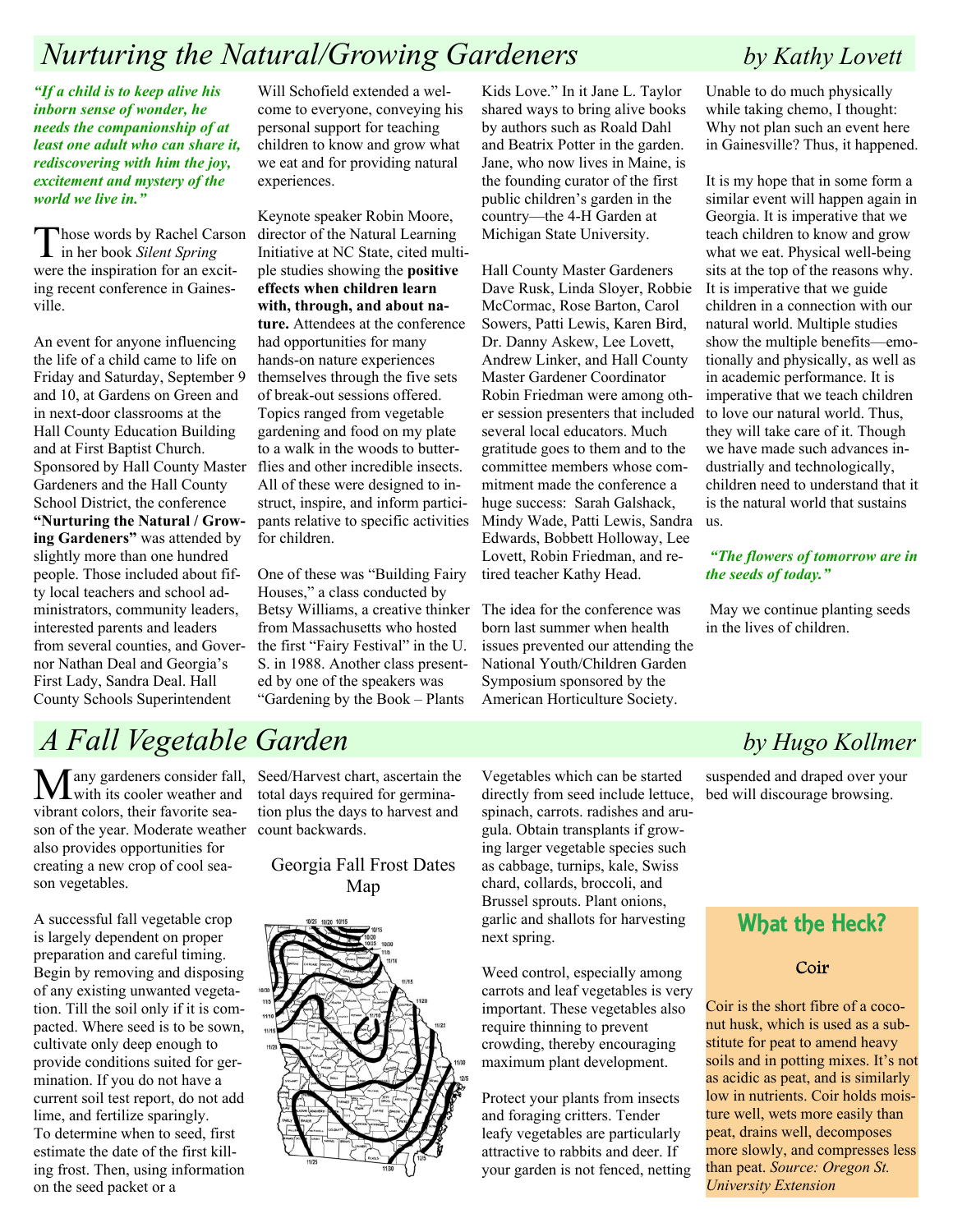### Accessible Gardening by Rick Freeland

 $\mathbf{W}$ e gardeners are passionate about our pastime. Many look on it as not just a hobby, but a calling. As our bodies age, however, the chores of gardening can take their toll. Joints rebel. It becomes harder to get down in the dirt – or back up again.

Further, if you have a disability, access to the garden can become increasingly difficult. This is especially true if you must use a wheelchair for mobility.

By adopting these accessible gardening techniques, you can continue your passion for gardening, no matter your age or health.

#### Construct Raised Beds

Raised beds raise the garden up to your level. No more stooping and bending with bad backs and aching joints.

Linear raised beds from 18" to 32" high bring the garden within easy reach of a wheelchair. Keep the beds about 3' wide if there's access to both sides. Otherwise, a more narrow bed will work better. A "U" shaped bed with a 2' to 3' width and enough room in the opening of the "U" for a wheelchair is another option. For the ultimate in wheelchair access, raise the bed high enough to allow for knee space under it.

Raised beds have other practical uses. They solve the problem of bad soil, can be used to grow edible plants as well as ornamentals, and put the garden work area

within easy reach of the whole family.

#### Garden Paths

Paved paths are essential for wheelchair access. Paths should be at least 4' wide, and should easily allow turning and maneuvering. Make sure all paths are accessible – and connected - to both the garden and the house. And keep in mind that if your path needs ramps or landings, railings may be needed for safety purposes.

Good materials for accessible garden paths are stamped concrete pavers, brick pavers, or stone. Joints should be flush and even and the paving material level for a smooth travel surface.

#### **Trellises**

Installing trellises at the edge of garden paths can bring crops like beans and tomatoes within easy reach. Trellises can even be fitted with hinges, allowing them to be lowered to easily gather the harvest. For a more economical solution, wire supports or frames can stand in for trellises.

#### Irrigation Systems

Soaker or ooze hoses are perfect for applying water to raised beds or small garden plots. These hoses come in 50 or 100 foot lengths, and distribute water through small pinholes, as either a fine spray or small droplets. Ooze tubing is perfect for watering larger

beds. Lay it in rows spaces 2 to 3 feet apart.

An automatic drip irrigation system is the most efficient watering solution. Designed right, it distributes water only where needed, using just enough water to meet the plants' requirements. And drip systems can be put on an electronic timer for truly automated operation and hands-free watering.

#### Garden Tools

If you're disabled, you can purchase specialized tools that make playing in the dirt a breeze. These tools may have extra-long handles and padded grips which make reaching into the beds from a wheelchair much easier.

#### Mulch

Adding mulch – whether pine straw, hardwood shavings, or landscape fabric – will cool the ground, keep weeds under control and save water.

#### Plan for Low Maintenance

When designing your easy-access garden, think about on-going maintenance. Reducing the size of your lawn cuts back on time spent mowing and feeding. Select trees that don't drop a lot of litter to avoid cleanup chores. Choose trees and shrubs that are sized appropriately and look good without constant pruning.

Pest and disease control can take a lot of time and effort. Choose

disease and pest resistant varieties, and consider cutting back on perennials that must be divided every 2 to 3 years.

#### Garden in Containers

For a really care-free, flexible garden, plant ornamentals, herbs and vegetables in pots. Container gardening allows disabled gardeners easy access to their plants. Pots, troughs and hanging baskets can be moved and rearranged to change the look of the garden, or take advantage of sun and shade. Use fiberglass or plastic pots for lighter arrangements, and place pots and troughs on wheeled pot caddies for easy relocation.

Containers can be staged at various heights on pedestals, wire stands, stacked concrete blocks, benches or inverted pots to bring them within easy reach of wheelchairs. And watering containers is easy when they're fitted with the aforementioned drip irrigation system.

With a little forethought, a garden can be laid out that is perfectly accessible to older or disabled gardeners and is comfortable and safe to work in – all without sacrificing aesthetic appeal. Gardening can truly be a life-long passion.

## Book Review: "Garden Revolution" by Rick Freeland



.<br>This beautiful book shows an that qualing reduced processes rather than fighting them in the key.<br>In creating healther landscapes - ADDID TALLAMY, without at Bringing Nature Here and the climp of Limit.

In this book, garden designer and horticulturist Larry Weaner introduces the concept of "ecological landscaping", basically letting nature take it's successional course in the garden (guided by the landscape designer/gardener as a composer directs a symphony).

From his early boyhood days, Weaner has been fascinated by how native plants "fill in" and claim their natural slots in an ecosystem. Green Revolution intro-

duces us to his system, a new way to create a garden, based on his observations over the years.

The book is comparable to The Living Landscape and Bringing Nature Home, by Doug Tallamy. Think of it as a study in practical ecology written for everyday gardeners. If you want a wilder, more spontaneous look over a traditional landscape design, this is the book for you. While more useful for larger lots and acreage, the tenets apply to even smaller

properties. Weaner will teach you how to: learn what your property wants to be; analyze your site and develop a project master plan based on sound ecological principles; then create planting lists perfect for establishing meadows and prairies, shrublands and woodlands. He also touches on maintenance.

If you ever thought about going back to nature in a controlled manner, this book may be for you.